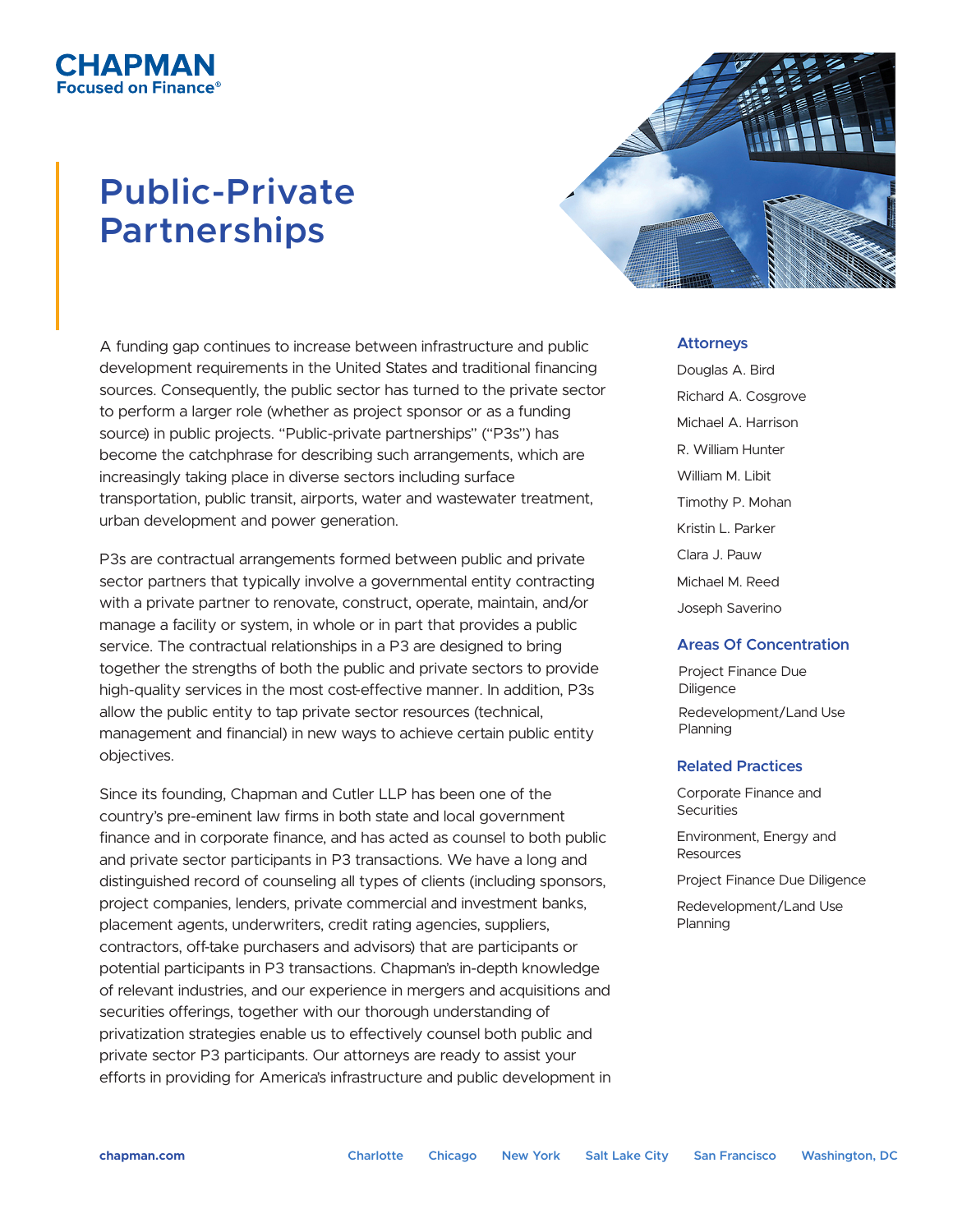

new and creative ways.

## Representative Transactions

- Represented the underwriters in the \$638 million refinancing of three outstanding debt obligations issued in 2019, 2017, and 2012 by the Virginia Small Business Financing Authority to finance the construction of the Fredericksburg Extension of I-95 in Stafford County, Virginia, as well as HOV/HOT Lanes (Express Lanes) along I-95 and I-395 in northern Virginia pursuant to a long-term concession between the Virginia DOT and an entity owned by affiliates of Transurban.
- Represented the underwriter for a public-private partnership (P3) toll road financing that was named *The Bond Buyer's* inaugural P3 Deal of the Year (2019). The Commonwealth of Virginia partnered with Transurban, an Australian toll road operations company, to finance the construction of the Fredericksburg Extension, an extension of the I-95 HOV/HOT Lanes (Express Lanes) in Stafford County, VA. The project is financed in part by \$262 million of tax-exempt private activity bonds issued by the Virginia Small Business Financing Authority.
- Represented the solicitation agent and the lead underwriter in the solicitation of consents from the Series 2012 Bondholders to permit the extension of the I-95 Express Lanes project in Arlington County, VA and the issuance of tax-exempt Series 2017 Bonds, on a parity with the outstanding Series 2012 Bonds, to finance the I-395 segment improvements. The \$475 million project will extend high occupancy vehicle and high occupancy toll lanes along the I-395 corridor to the Pentagon pursuant to a long-term concession between the Virginia Department of Transportation (VDOT) and an entity owned by affiliates of the operator.
- Represented the underwriters of a \$326 million tax-exempt P3 bond transaction for the University of Kansas. The proceeds fund a new central campus development on over 40 acres, including academic science facilities (260,000 square feet), student union space (105,000 square feet), two housing facilities (1,200 beds), and a power plant, as well as additional parking and infrastructure to support the new facilities on the University's Lawrence campus.
- Represented Liquidity Facility and Credit Facility Provider in connection with the \$1.9 billion I-495 Capital Beltway HOT Lanes Project and the issuance of \$589 million Capital Beltway Funding Corporation of Virginia Senior Lien Multi-Modal Toll Revenue Private Activity Bonds, Series 2008.
- Represented a consortium of investors on the concession and lease of the Chicago Skyway Toll Bridge. In connection with this \$1.8 billion privatization transaction, we acted as counsel to a special purpose entity owned by investors consisting of an international bank, a foreign pension fund, and multi-national corporations who own and operate toll roads throughout the world. We formed the concession company which submitted a bid, drafted the limited liability company agreement for the concession company and negotiated the concession and lease agreement upon which all bidders submitted binding offers.
- Represented a special purpose entity created to develop, finance, construct, own and operate an 80,000 sq. foot office building and 1,572-space parking garage for lease to the US Department of Veteran's Affairs (VA), both on land owned by the VA in Chicago, IL. This representation involved the creation of the special purpose entity, the drafting and negotiation of construction and operating agreements, facilities use